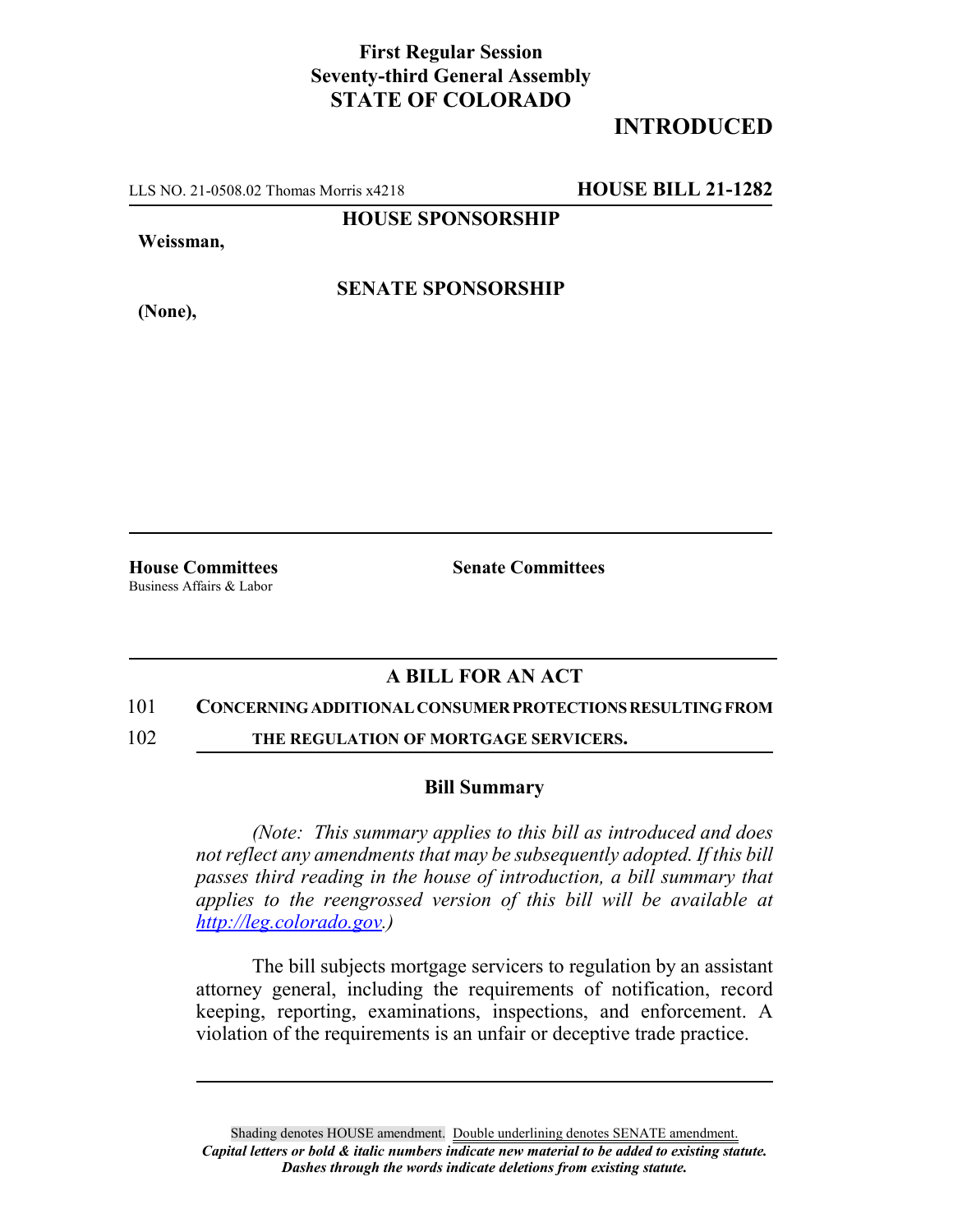| $\mathbf{1}$   | Be it enacted by the General Assembly of the State of Colorado:         |
|----------------|-------------------------------------------------------------------------|
| $\overline{2}$ | <b>SECTION 1.</b> In Colorado Revised Statutes, add article 21 to title |
| 3              | 5 as follows:                                                           |
| $\overline{4}$ | <b>ARTICLE 21</b>                                                       |
| 5              | <b>Colorado Nonbank Mortgage Servicers Act</b>                          |
| 6              | 5-21-101. Short title. THE SHORT TITLE OF THIS ARTICLE 21 IS THE        |
| 7              | "COLORADO NONBANK MORTGAGE SERVICERS ACT".                              |
| 8              | 5-21-102. Scope of article. UNLESS OTHERWISE PROVIDED IN THIS           |
| 9              | ARTICLE 21, THIS ARTICLE 21 APPLIES TO ANY PERSON ENGAGED IN            |
| 10             | SERVICING A RESIDENTIAL MORTGAGE LOAN SECURED BY A DWELLING OR          |
| 11             | RESIDENTIAL REAL PROPERTY LOCATED IN THIS STATE.                        |
| 12             | <b>5-21-103. Definitions.</b> As USED IN THIS ARTICLE 21, UNLESS THE    |
| 13             | <b>CONTEXT OTHERWISE REQUIRES:</b>                                      |
| 14             | "ADMINISTRATOR" MEANS THE ADMINISTRATOR OF THE<br>(1)                   |
| 15             | "UNIFORM CONSUMER CREDIT CODE", ARTICLES 1 TO 9 OF THIS TITLE 5,        |
| 16             | DESIGNATED PURSUANT TO SECTION 5-6-103.                                 |
| 17             | (2) "BORROWER" MEANS AN INDIVIDUAL OBLIGATED TO REPAY A                 |
| 18             | RESIDENTIAL MORTGAGE LOAN.                                              |
| 19             | "MORTGAGE SERVICER" MEANS A PERSON, WHEREVER<br>(3)                     |
| 20             | LOCATED, THAT IS RESPONSIBLE FOR SERVICING A COLORADO RESIDENTIAL       |
| 21             | MORTGAGE LOAN. A MORTGAGE SERVICER INCLUDES A PERSON THAT               |
| 22             | MAKES PAYMENTS TO A BORROWER UNDER A REVERSE MORTGAGE AS                |
| 23             | DEFINED IN SECTION 11-38-102 (4). A MORTGAGE SERVICER DOES NOT          |
| 24             | <b>INCLUDE:</b>                                                         |
| 25             | (a)<br>A SUPERVISED FINANCIAL ORGANIZATION AS DEFINED IN                |
| 26             | SECTION 5-1-301 (45);                                                   |
| 27             | (b) A MORTGAGE LOAN ORIGINATOR REGULATED BY THE DIVISION                |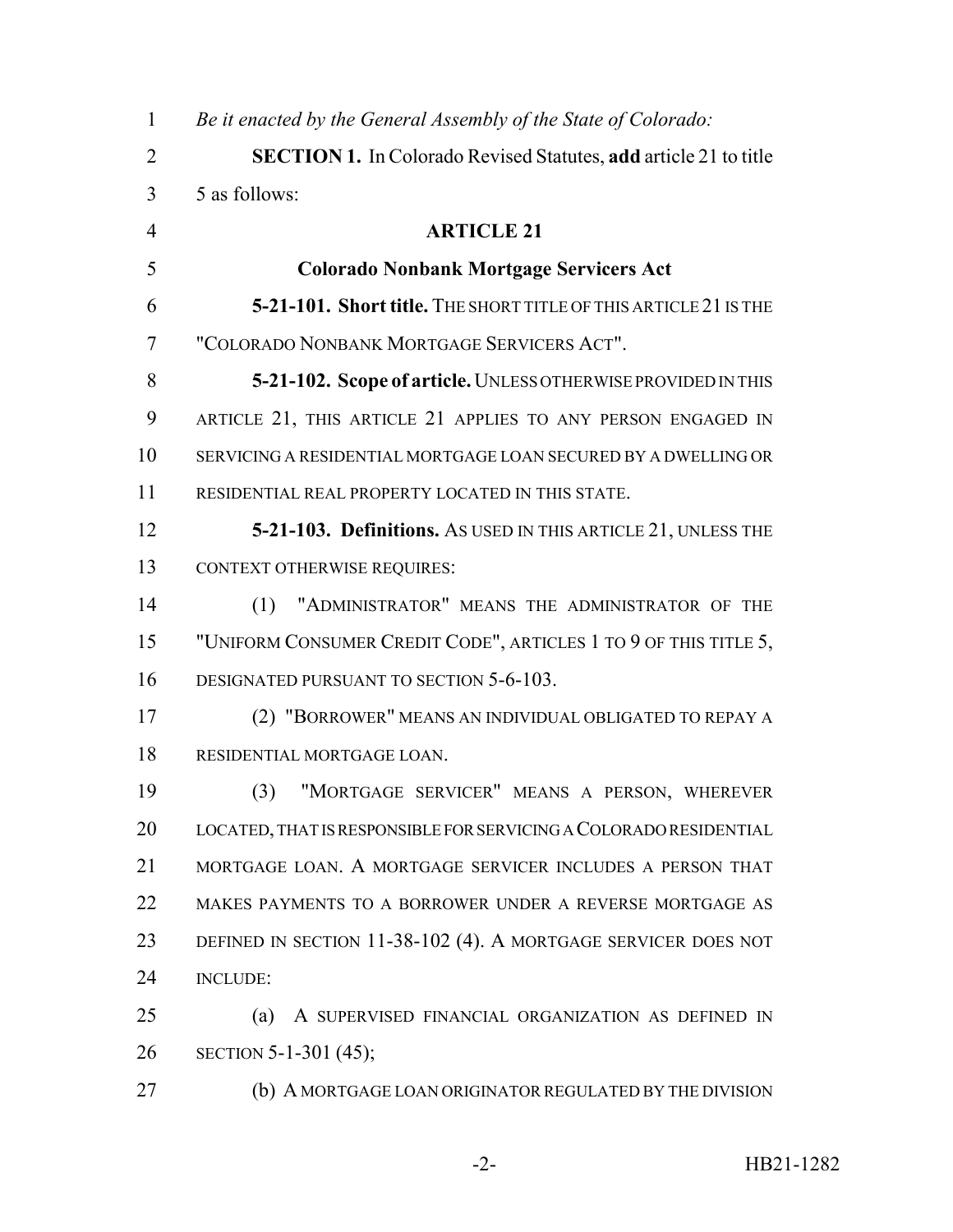OF REAL ESTATE OR AS DEFINED IN SECTION 12-10-702 (14)(a) OR A MORTGAGE COMPANY REGULATED BY THE DIVISION OF REAL ESTATE OR AS DEFINED IN SECTION 12-10-702 (12); EXCEPT THAT A MORTGAGE LOAN ORIGINATOR WHO ALSO SERVICES A RESIDENTIAL MORTGAGE LOAN IS A MORTGAGE SERVICER;

(c) A FEDERAL AGENCY OR DEPARTMENT;

 (d) A COLLECTION AGENCY AS DEFINED IN SECTION 5-16-103 (3) THAT IS LICENSED PURSUANT TO SECTION 5-16-120 OR IS EXEMPT FROM LICENSURE UNDER SECTION 5-16-103 (3)(e) AND WHOSE MORTGAGE DEBT COLLECTION BUSINESS INVOLVES COLLECTION OF RESIDENTIAL MORTGAGE LOANS OBTAINED BY THE COLLECTION AGENCY AFTER DEFAULT; EXCEPT THAT A COLLECTION AGENCY THAT ALSO SERVICES RESIDENTIAL MORTGAGE LOANS ASSIGNED TO THE COLLECTION AGENCY BEFORE DEFAULT IS A MORTGAGE SERVICER;

 (e) AN AGENCY, INSTRUMENTALITY, OR POLITICAL SUBDIVISION OF THIS STATE;

 (f) A SUPERVISED LENDER AS DEFINED IN SECTION 5-1-301 (46); EXCEPT THAT A SUPERVISED LENDER THAT ALSO SERVICES RESIDENTIAL MORTGAGE LOANS IS A MORTGAGE SERVICER;

20 (g) A SMALL SERVICER THAT SERVICES FEWER THAN FIVE THOUSAND RESIDENTIAL MORTGAGE LOANS IN ANY CALENDAR YEAR AS DETERMINED BY THE ADMINISTRATOR, WHO SHALL APPLY THE CRITERIA 23 IN 12 CFR 1026.41 (e)(4)(iii) OR ANY SUCCESSOR REGULATION;

 (h) A PERSON THAT THE ADMINISTRATOR DESIGNATES BY RULE OR ORDER AS EXEMPT, INCLUDING A NONPROFIT ORGANIZATION THAT PROMOTES AFFORDABLE HOUSING OR FINANCING;

(i) AN ORIGINATOR OR SERVICER THAT UTILIZES A SUBSERVICER TO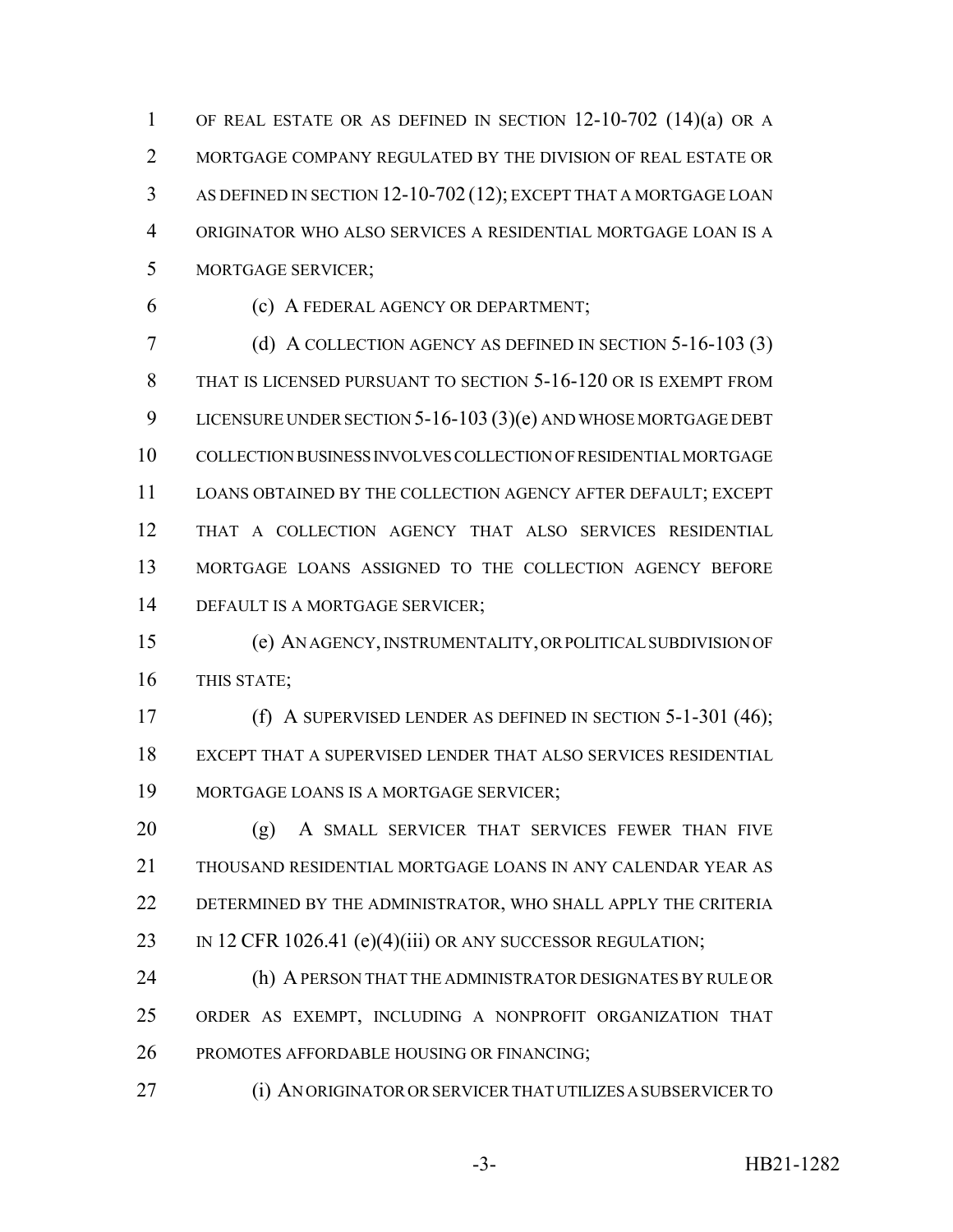CARRY OUT THE ADMINISTRATIVE FUNCTIONS OF SERVICING A MORTGAGE UNLESS THE SUBSERVICER IS ACTING AT THE DIRECTION OF THE ORIGINATOR OR SERVICER; AND

 (j) A PERSON THAT SERVICES ONLY LOANS ORIGINATED AND HELD FOR SALE FOR UP TO THREE HUNDRED SIXTY-FOUR DAYS AFTER THE LOANS' ORIGINATION.

 (4) "NOTIFIER" MEANS A PERSON REQUIRED TO NOTIFY THE ADMINISTRATOR OF THE PERSON'S ACTIVITIES AS A MORTGAGE SERVICER PURSUANT TO THIS ARTICLE 21.

 (5) "RECORD" MEANS INFORMATION THAT IS INSCRIBED ON A TANGIBLE MEDIUM OR THAT IS STORED IN AN ELECTRONIC OR OTHER MEDIUM AND IS RETRIEVABLE IN PERCEIVABLE FORM.

 (6) "RESIDENTIAL MORTGAGE LOAN" MEANS A LOAN THAT IS PRIMARILY FOR PERSONAL, FAMILY, OR HOUSEHOLD USE AND THAT IS SECURED BY A MORTGAGE, DEED OF TRUST, OR OTHER EQUIVALENT, CONSENSUAL SECURITY INTEREST ON A DWELLING OR RESIDENTIAL REAL PROPERTY UPON WHICH IS CONSTRUCTED OR INTENDED TO BE CONSTRUCTED A SINGLE-FAMILY DWELLING OR MULTIFAMILY DWELLING OF FOUR OR FEWER UNITS.

 (7) "SERVICING" MEANS RECEIVING ANY SCHEDULED PERIODIC PAYMENTS FROM A BORROWER PURSUANT TO THE TERMS OF A RESIDENTIAL MORTGAGE LOAN, INCLUDING AMOUNTS FOR ESCROW ACCOUNTS, AND MAKING THE PAYMENTS TO THE OWNER OF THE LOAN OR OTHER THIRD PARTIES OF PRINCIPAL AND INTEREST AND SUCH OTHER PAYMENTS WITH RESPECT TO THE AMOUNTS RECEIVED FROM THE BORROWER AS MAY BE REQUIRED PURSUANT TO THE TERMS OF THE RESIDENTIAL MORTGAGE SERVICING LOAN DOCUMENTS OR SERVICING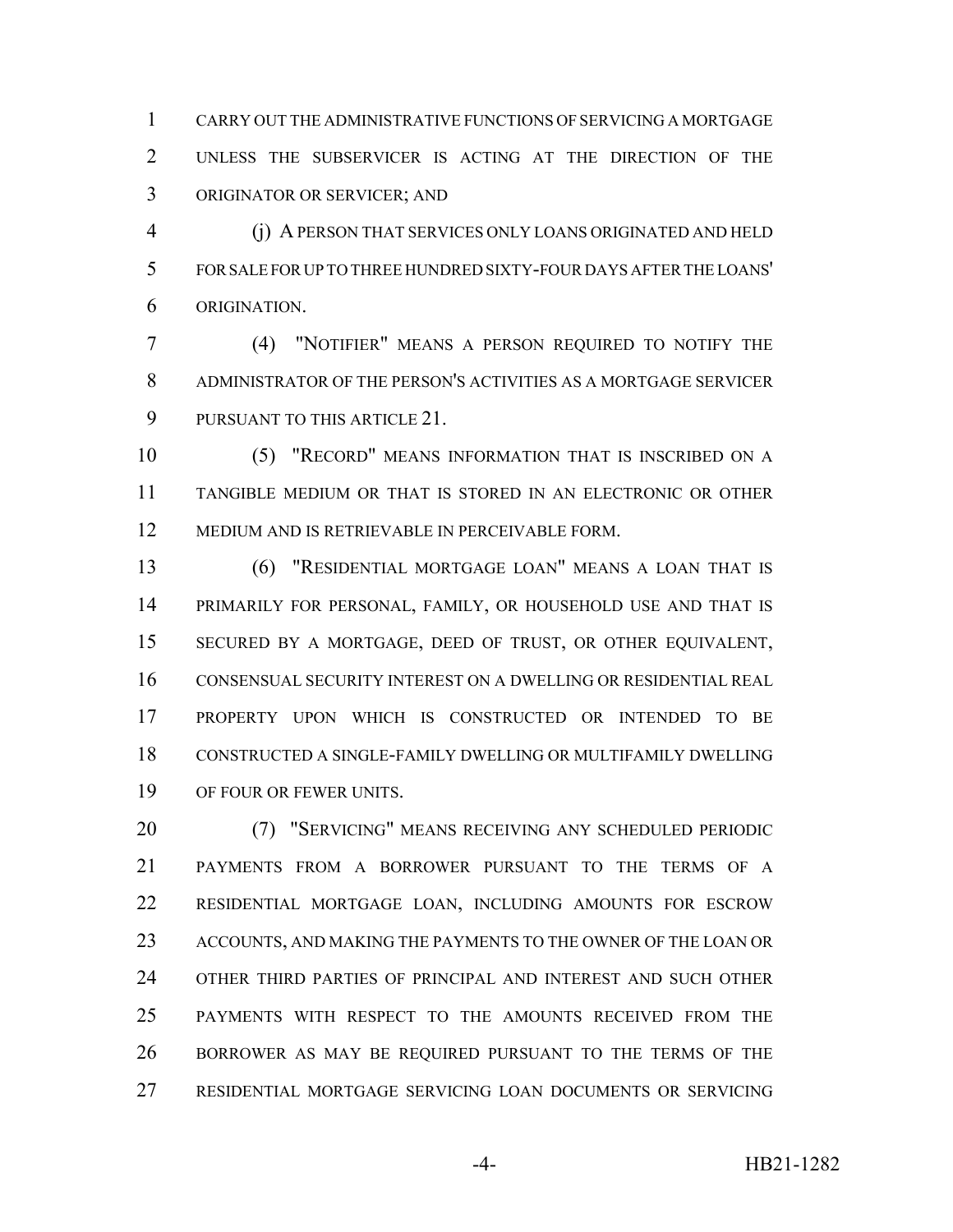CONTRACT. IN THE CASE OF A REVERSE MORTGAGE, SERVICING INCLUDES 2 MAKING PAYMENTS TO THE BORROWER.

 **5-21-104. Notification required.** ON AND AFTER JANUARY 31, 2022, A PERSON SHALL NOT ACT AS A MORTGAGE SERVICER, DIRECTLY OR INDIRECTLY, WITHOUT NOTIFYING THE ADMINISTRATOR PURSUANT TO SECTION 5-21-105.

 **5-21-105. Notification by mortgage servicers - rules.** (1) **Notification.** (a) A PERSON ACTING AS A MORTGAGE SERVICER MUST NOTIFY THE ADMINISTRATOR AND PAY THE FEE PRESCRIBED IN SECTION 5-21-106 WITHIN THIRTY DAYS AFTER COMMENCING SERVICING IN THE 11 STATE, AND, THEREAFTER, ON OR BEFORE JANUARY 31 OF EACH YEAR. THE NOTIFICATION MUST STATE THE NOTIFIER'S LEGAL NAME AND ALL TRADE NAMES USED, THE ADDRESS OF THE NOTIFIER'S PRINCIPAL OFFICE, WHICH MAY BE OUTSIDE THIS STATE, AND SUCH OTHER INFORMATION AS THE ADMINISTRATOR MAY REQUIRE.

 (b) WITH EVERY RENEWAL NOTIFICATION OR AT A DATE PRESCRIBED BY RULE BY THE ADMINISTRATOR, EACH NOTIFIER SHALL SUBMIT AN ANNUAL REPORT RELATING TO MORTGAGE SERVICING BY THE NOTIFIER IN THE FORM PRESCRIBED BY THE ADMINISTRATOR. INFORMATION CONTAINED IN ANNUAL REPORTS IS CONFIDENTIAL, IS NOT 21 SUBJECT TO DISCLOSURE PURSUANT TO PART 2 OF ARTICLE 72 OF TITLE 24, 22 AND MAY BE PUBLISHED ONLY IN COMPOSITE FORM.

 (2) **Records retention - records request.** (a) A MORTGAGE SERVICER SHALL MAINTAIN ADEQUATE RECORDS FOR NOT LESS THAN FOUR YEARS FOLLOWING THE FINAL PAYMENT ON THE RESIDENTIAL MORTGAGE LOAN, TRANSFER OF THE MORTGAGE SERVICING RIGHTS, OR THE 27 ASSIGNMENT OF THE LOAN, WHICHEVER OCCURS FIRST. UPON REQUEST BY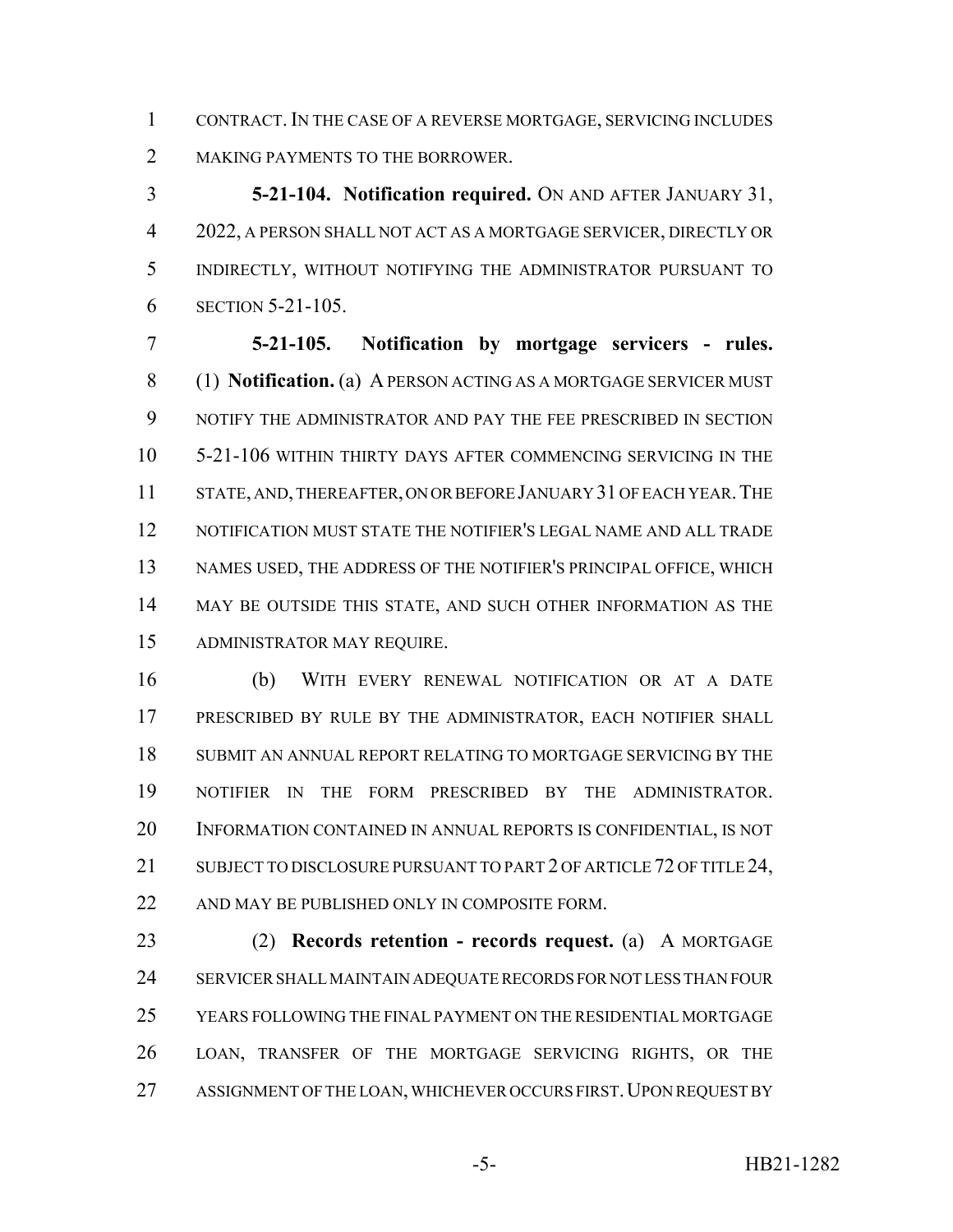THE ADMINISTRATOR, A MORTGAGE SERVICER SHALL MAKE THE RECORDS AVAILABLE OR SHALL SEND THE RECORDS TO THE ADMINISTRATOR BY REGISTERED OR CERTIFIED MAIL, RETURN RECEIPT REQUESTED, OR BY ANY EXPRESS DELIVERY CARRIER THAT PROVIDES A DATED DELIVERY RECEIPT, NOT LATER THAN THIRTY BUSINESS DAYS AFTER REQUESTED BY THE ADMINISTRATOR OR OTHER METHOD OF DELIVERY AS AGREED TO IN WRITING BY THE ADMINISTRATOR, INCLUDING SECURE ELECTRONIC TRANSMISSION. UPON A NOTIFIER'S REQUEST, THE ADMINISTRATOR MAY GRANT THE NOTIFIER ADDITIONAL TIME TO MAKE THE RECORDS AVAILABLE OR TO SEND THE RECORDS TO THE ADMINISTRATOR.

 (b) EVERY MORTGAGE SERVICER SHALL MAINTAIN RECORDS IN 12 CONFORMITY WITH THIS ARTICLE 21, RULES ADOPTED PURSUANT TO THIS 13 ARTICLE 21, AND GENERALLY ACCEPTED ACCOUNTING PRINCIPLES AND PRACTICES IN A MANNER THAT WILL ENABLE THE ADMINISTRATOR TO DETERMINE WHETHER THE SERVICER IS COMPLYING WITH THIS ARTICLE 21. A MORTGAGE SERVICER'S RECORD-KEEPING SYSTEM IS SUFFICIENT IF THE SERVICER MAKES THE REQUIRED INFORMATION REASONABLY AVAILABLE. THE RECORDS NEED NOT BE KEPT IN THE PLACE OF BUSINESS WHERE MORTGAGE LOANS ARE SERVICED IF THE ADMINISTRATOR IS GIVEN FREE 20 ACCESS TO THE RECORDS WHEREVER LOCATED.

 **5-21-106. Fees.** (1) A NOTIFIER SHALL PAY THE FOLLOWING NONREFUNDABLE FEES ESTABLISHED BY THE ADMINISTRATOR PURSUANT 23 TO SUBSECTION (3) OF THIS SECTION:

(a) AN INITIAL NOTIFICATION FEE; AND

(b) AN ANNUAL NOTIFICATION FEE.

26 (2) THE ADMINISTRATOR SHALL TRANSMIT THE FEES TO THE STATE TREASURER, WHO SHALL CREDIT THEM TO THE UNIFORM CONSUMER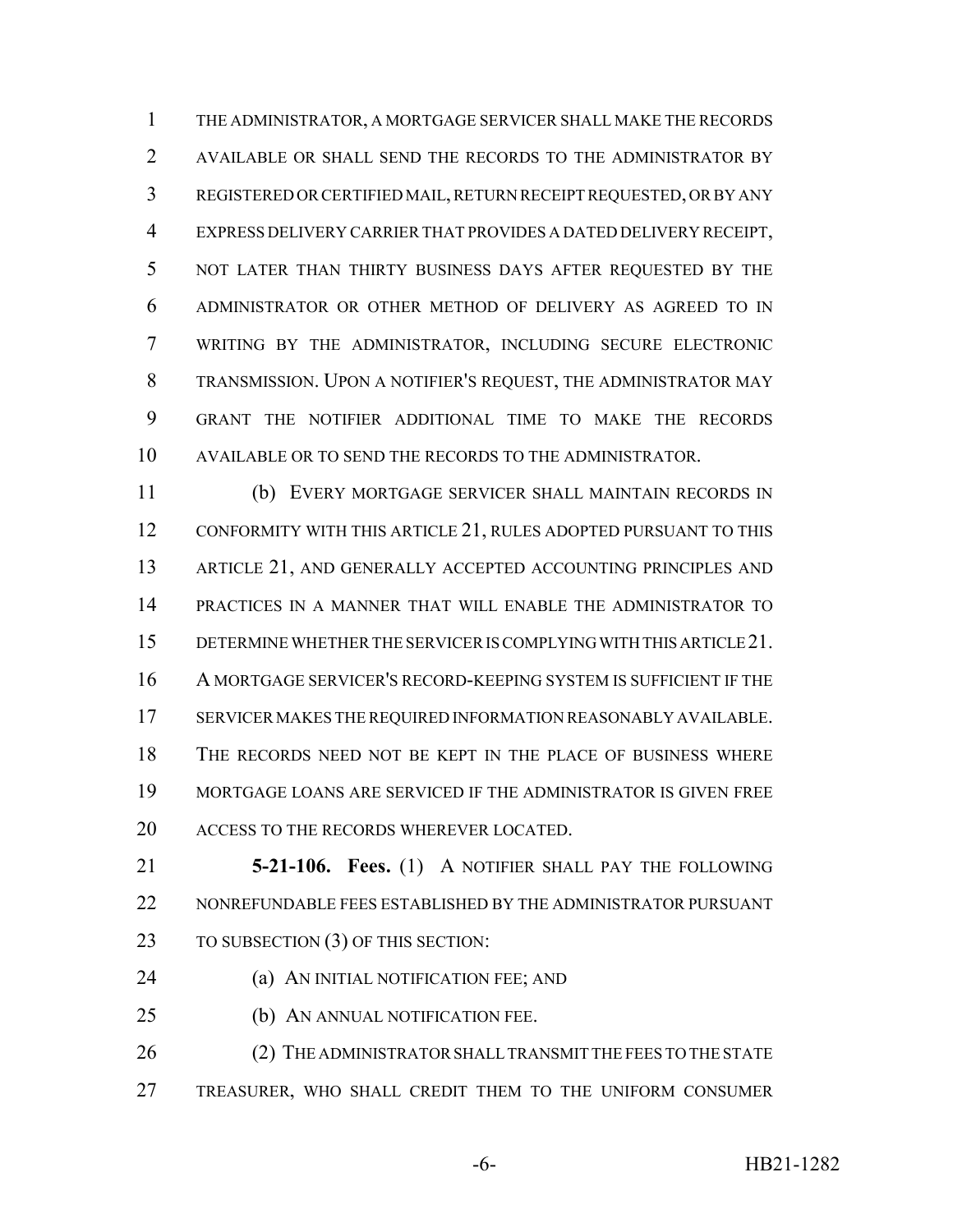CREDIT CODE CASH FUND CREATED IN SECTION 5-6-204 (1).

 (3) THE ADMINISTRATOR SHALL SET THE FEES REQUIRED BY SUBSECTION (1) OF THIS SECTION IN AN AMOUNT ESTIMATED TO COVER THE ADMINISTRATOR'S COSTS IN IMPLEMENTING THIS ARTICLE 21 AND MAY PERIODICALLY REDUCE OR INCREASE THE AMOUNT OF ONE OR MORE OF 6 THE FEES IF NECESSARY PURSUANT TO SECTION 24-75-402 (3) AND (4) TO REDUCE THE UNCOMMITTED RESERVES OF THE UNIFORM CONSUMER CREDIT CODE CASH FUND.

 **5-21-107. Federal laws.** (1) A MORTGAGE SERVICER SHALL COMPLY WITH ALL APPLICABLE FEDERAL LAWS AND REGULATIONS RELATING TO RESIDENTIAL MORTGAGE LOAN SERVICING, INCLUDING:

 (a) THE FEDERAL "REAL ESTATE SETTLEMENT PROCEDURES ACT OF 1974", 12 U.S.C. SEC. 2601 ET SEQ., AS AMENDED; AND

 (b) THE "TRUTH IN LENDING ACT", 15 U.S.C. SEC. 1601 ET SEQ., AS AMENDED.

 (2) IN ADDITION TO ANY OTHER REMEDIES PROVIDED BY LAW, A VIOLATION OF ANY FEDERAL LAW OR REGULATION RELATING TO RESIDENTIAL MORTGAGE LOAN SERVICING SHALL BE DEEMED A VIOLATION OF THIS ARTICLE 21.

 **5-21-108. Powers and duties of the administrator - rules.** (1) THE ADMINISTRATOR MAY CONDUCT INVESTIGATIONS AND EXAMINATIONS AS FOLLOWS:

 (a) FOR PURPOSES OF GENERAL OR SPECIFIC INQUIRY OR 24 INVESTIGATION TO DETERMINE COMPLIANCE WITH THIS ARTICLE 21, THE ADMINISTRATOR MAY ACCESS, RECEIVE, AND USE ANY RECORDS OR INFORMATION BELONGING TO A NOTIFIER, APPLICANT, OR PERSON UNDER EXAMINATION, INCLUDING CRIMINAL, CIVIL, AND ADMINISTRATIVE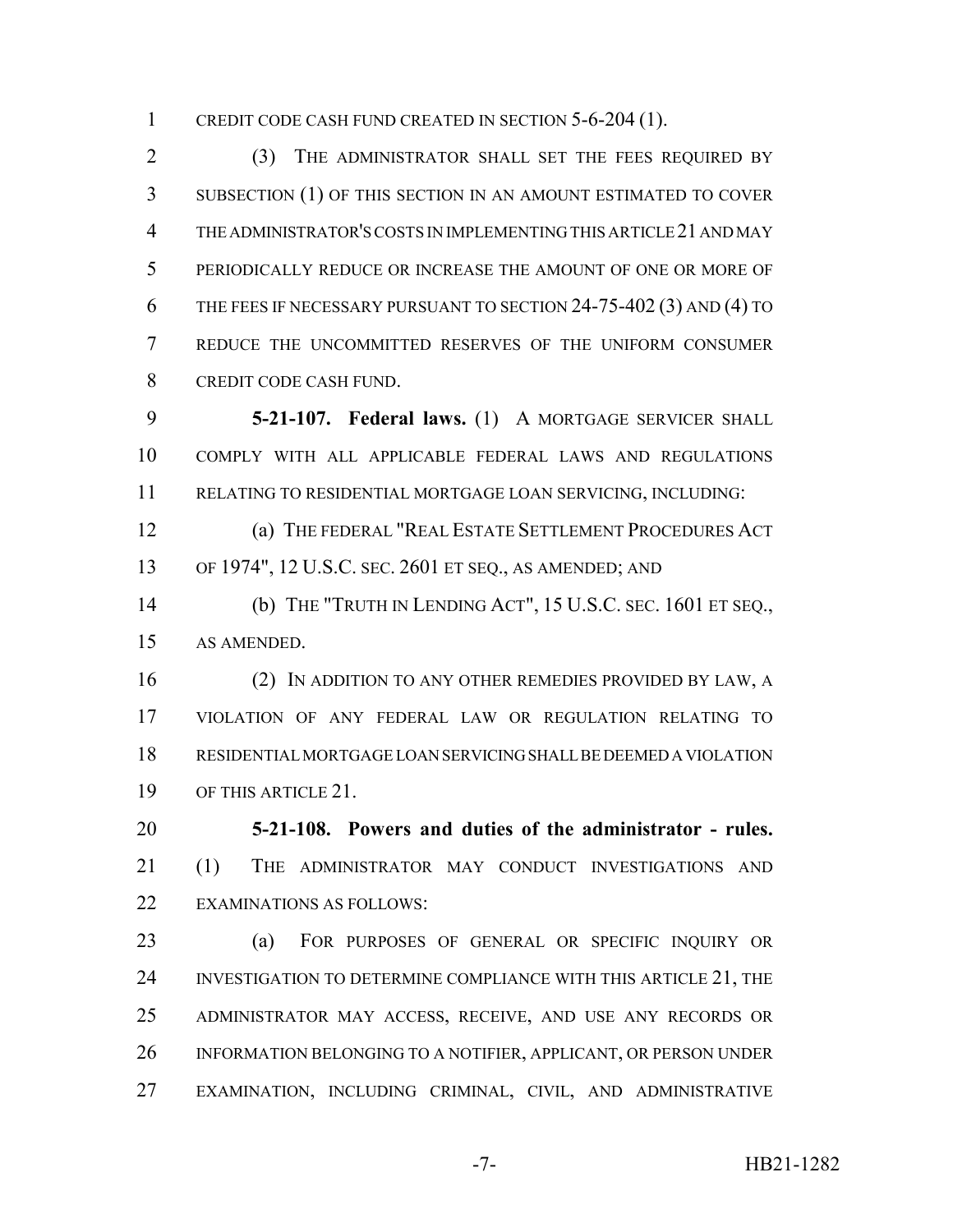HISTORY INFORMATION; PERSONAL HISTORY AND EXPERIENCE INFORMATION, INCLUDING INDEPENDENT CREDIT REPORTS OBTAINED FROM A CONSUMER REPORTING AGENCY DESCRIBED IN SECTION 603 (p) OF THE FEDERAL "FAIR CREDIT REPORTING ACT", 15 U.S.C. SEC. 1681a, AS AMENDED; AND ANY OTHER RECORDS OR INFORMATION THE ADMINISTRATOR CONSIDERS RELEVANT TO THE INQUIRY OR INVESTIGATION REGARDLESS OF THE LOCATION, POSSESSION, CONTROL, OR CUSTODY OF THE RECORDS OR INFORMATION.

 (b) FOR THE PURPOSES OF INVESTIGATING A VIOLATION THAT RESULTED IN CONSUMER HARM OR SUBSTANTIATED COMPLAINTS ARISING UNDER THIS ARTICLE 21 OR FOR THE PURPOSES OF EXAMINING ISSUES 12 STEMMING FROM A COMPLAINT OR VIOLATION, THE ADMINISTRATOR MAY REVIEW, INVESTIGATE, OR EXAMINE ANY NOTIFIER OR PERSON SUBJECT TO THIS ARTICLE 21 AS OFTEN AS NECESSARY IN ORDER TO CARRY OUT THE PURPOSES OF THIS ARTICLE 21. THE ADMINISTRATOR MAY DIRECT, SUBPOENA, OR ORDER THE ATTENDANCE OF AND EXAMINE UNDER OATH ANY PERSON WHOSE TESTIMONY MAY BE REQUIRED ABOUT THE RESIDENTIAL MORTGAGE LOAN, RESIDENTIAL MORTGAGE LOAN SERVICING, OR THE BUSINESS OR SUBJECT MATTER OF AN EXAMINATION OR INVESTIGATION AND MAY DIRECT, SUBPOENA, OR ORDER THE PERSON TO PRODUCE RECORDS THE ADMINISTRATOR CONSIDERS RELEVANT TO THE INQUIRY. NOTHING LIMITS THE SCOPE OF THE ADMINISTRATOR'S AUTHORITY TO REVIEW AND INVESTIGATE POTENTIAL VIOLATIONS OR 24 HARM DISCOVERED IN THE COURSE OF AN INVESTIGATION.

 (c) (I) IN MAKING AN EXAMINATION OR INVESTIGATION AUTHORIZED BY THIS SECTION, THE ADMINISTRATOR MAY CONTROL ACCESS TO ANY RECORDS OF THE NOTIFIER OR PERSON UNDER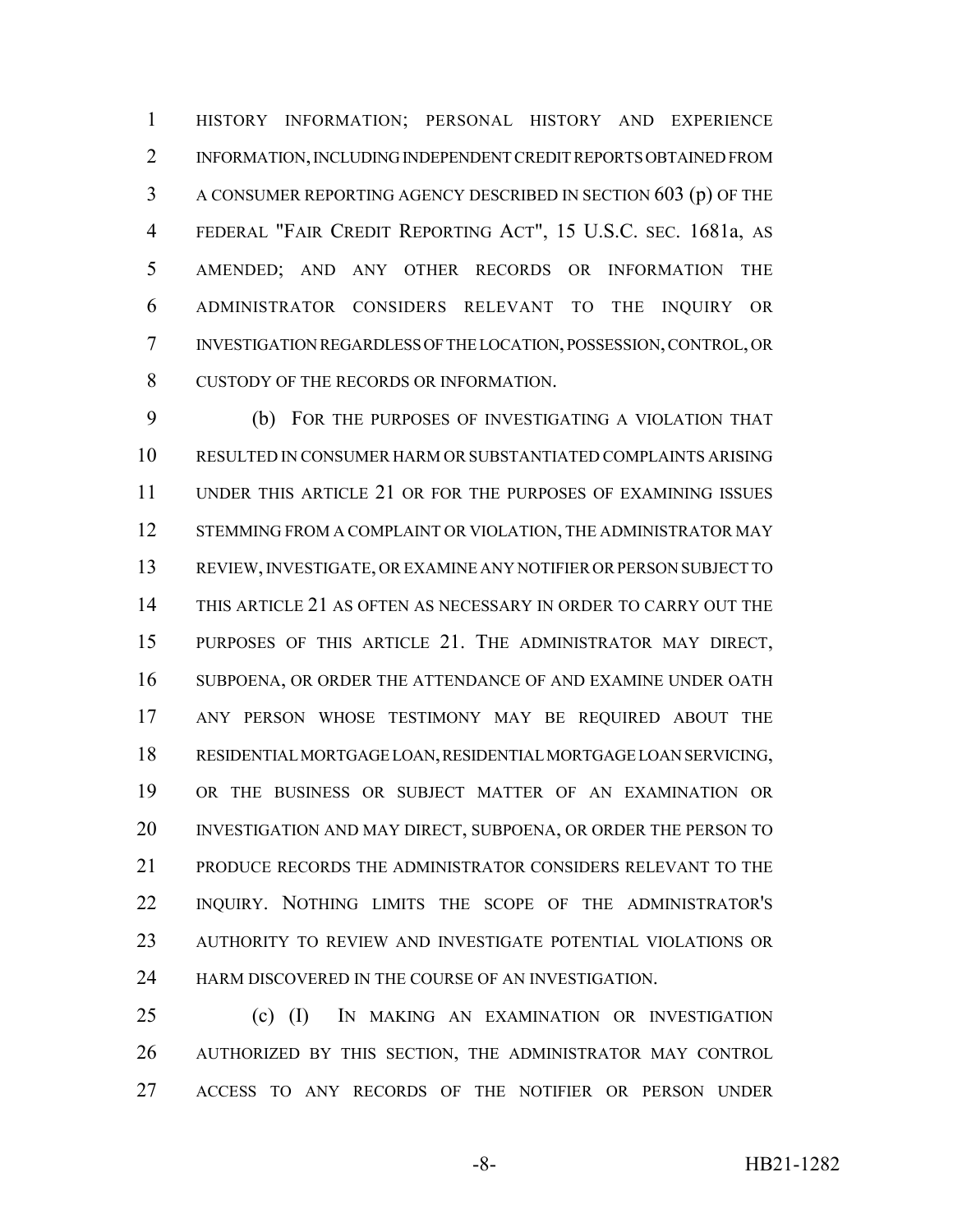EXAMINATION OR INVESTIGATION. THE ADMINISTRATOR MAY TAKE POSSESSION OF THE RECORDS OR PLACE A PERSON IN EXCLUSIVE CHARGE OF THE RECORDS IN THE PLACE WHERE THEY ARE USUALLY KEPT.

 (II) DURING THE PERIOD OF CONTROL, A PERSON MAY NOT REMOVE OR ATTEMPT TO REMOVE ANY OF THE RECORDS EXCEPT PURSUANT TO A COURT ORDER OR WITH THE WRITTEN CONSENT OF THE ADMINISTRATOR. UNLESS THE ADMINISTRATOR HAS REASONABLE GROUNDS TO BELIEVE THE RECORDS OF THE NOTIFIER OR PERSON HAVE BEEN, OR ARE AT RISK OF BEING, ALTERED OR DESTROYED FOR PURPOSES OF CONCEALING A VIOLATION OF THIS ARTICLE 21, THE NOTIFIER OR OWNER OF THE RECORDS MAY HAVE ACCESS TO THE RECORDS AS NECESSARY TO CONDUCT ITS ORDINARY BUSINESS AFFAIRS.

 (2) IN ORDER TO CARRY OUT THE PURPOSES OF THIS SECTION, THE ADMINISTRATOR MAY:

 (a) RETAIN ATTORNEYS, ACCOUNTANTS, OR OTHER PROFESSIONALS AND SPECIALISTS AS EXAMINERS, AUDITORS, OR INVESTIGATORS TO CONDUCT OR ASSIST IN CONDUCTING EXAMINATIONS OR INVESTIGATIONS; (b) ENTER INTO AGREEMENTS OR RELATIONSHIPS WITH OTHER GOVERNMENT OFFICIALS OR REGULATORY ASSOCIATIONS IN ORDER TO IMPROVE EFFICIENCIES AND REDUCE REGULATORY BURDEN BY SHARING RESOURCES, STANDARDIZED OR UNIFORM METHODS OR PROCEDURES, AND 22 RECORDS OR INFORMATION OBTAINED UNDER THIS SECTION;

 (c) USE, HIRE, CONTRACT FOR, OR EMPLOY PUBLICLY OR PRIVATELY AVAILABLE ANALYTICAL SYSTEMS, METHODS, OR SOFTWARE TO EXAMINE OR INVESTIGATE THE NOTIFIER OR PERSON SUBJECT TO THIS ARTICLE 21;

27 (d) ACCEPT AND RELY ON EXAMINATION OR INVESTIGATION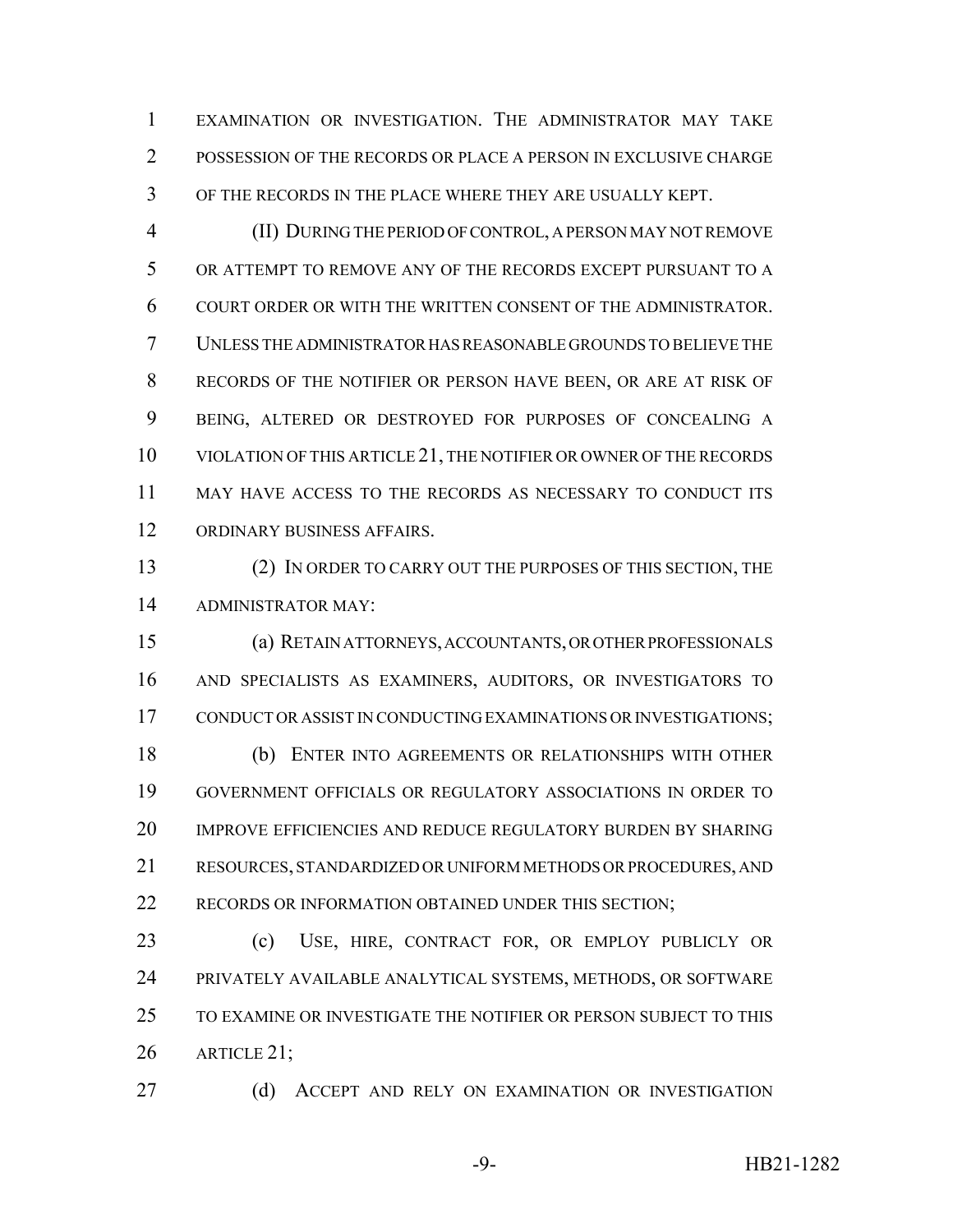REPORTS MADE BY OTHER GOVERNMENT OFFICIALS WITHIN OR OUTSIDE THIS STATE; AND

 (e) ACCEPT AUDIT REPORTS MADE BY AN INDEPENDENT CERTIFIED PUBLIC ACCOUNTANT FOR THE NOTIFIER OR PERSON SUBJECT TO THIS ARTICLE 21 IN THE COURSE OF THAT PART OF THE EXAMINATION COVERING THE SAME GENERAL SUBJECT MATTER AS THE AUDIT AND MAY INCORPORATE THE AUDIT REPORT IN A REPORT OF EXAMINATION, REPORT OF INVESTIGATION, OR OTHER WRITING OF THE ADMINISTRATOR.

 (3) A PERSON SUBJECT TO INVESTIGATION OR EXAMINATION UNDER THIS SECTION MAY NOT KNOWINGLY WITHHOLD, ABSTRACT, REMOVE, MUTILATE, OR DESTROY ANY RECORDS OR OTHER INFORMATION RELATING 12 TO INFORMATION REGULATED UNDER THIS ARTICLE 21.

 (4) WHENEVER IT APPEARS TO THE ADMINISTRATOR THAT A PERSON HAS VIOLATED, IS VIOLATING, OR IS ABOUT TO VIOLATE THIS SECTION OR A RULE ADOPTED PURSUANT TO THIS ARTICLE 21 OR THAT A NOTIFIER OR AN OWNER, DIRECTOR, OFFICER, MEMBER, PARTNER, SHAREHOLDER, TRUSTEE, EMPLOYEE, OR AGENT OF THE NOTIFIER HAS COMMITTED FRAUD, ENGAGED IN DISHONEST ACTIVITIES, OR MADE A MISREPRESENTATION, THE ADMINISTRATOR MAY TAKE ACTION AGAINST 20 THE PERSON OR NOTIFIER IN ACCORDANCE WITH THIS ARTICLE 21.

 (5) THE ADMINISTRATOR SHALL ADOPT RULES AS NECESSARY TO 22 IMPLEMENT THIS ARTICLE 21.

 **5-21-109. Civil actions.** (1) A VIOLATION OF THIS ARTICLE 21 IS 24 A DECEPTIVE TRADE PRACTICE WITHIN THE MEANING OF SECTION 6-1-105. (2) A MORTGAGE SERVICER WHO FAILS TO MAKE GOOD-FAITH EFFORTS TO COMPLY WITH ANY REQUIREMENT IMPOSED UNDER THIS ARTICLE 21 WITH RESPECT TO A BORROWER IS LIABLE IN AN AMOUNT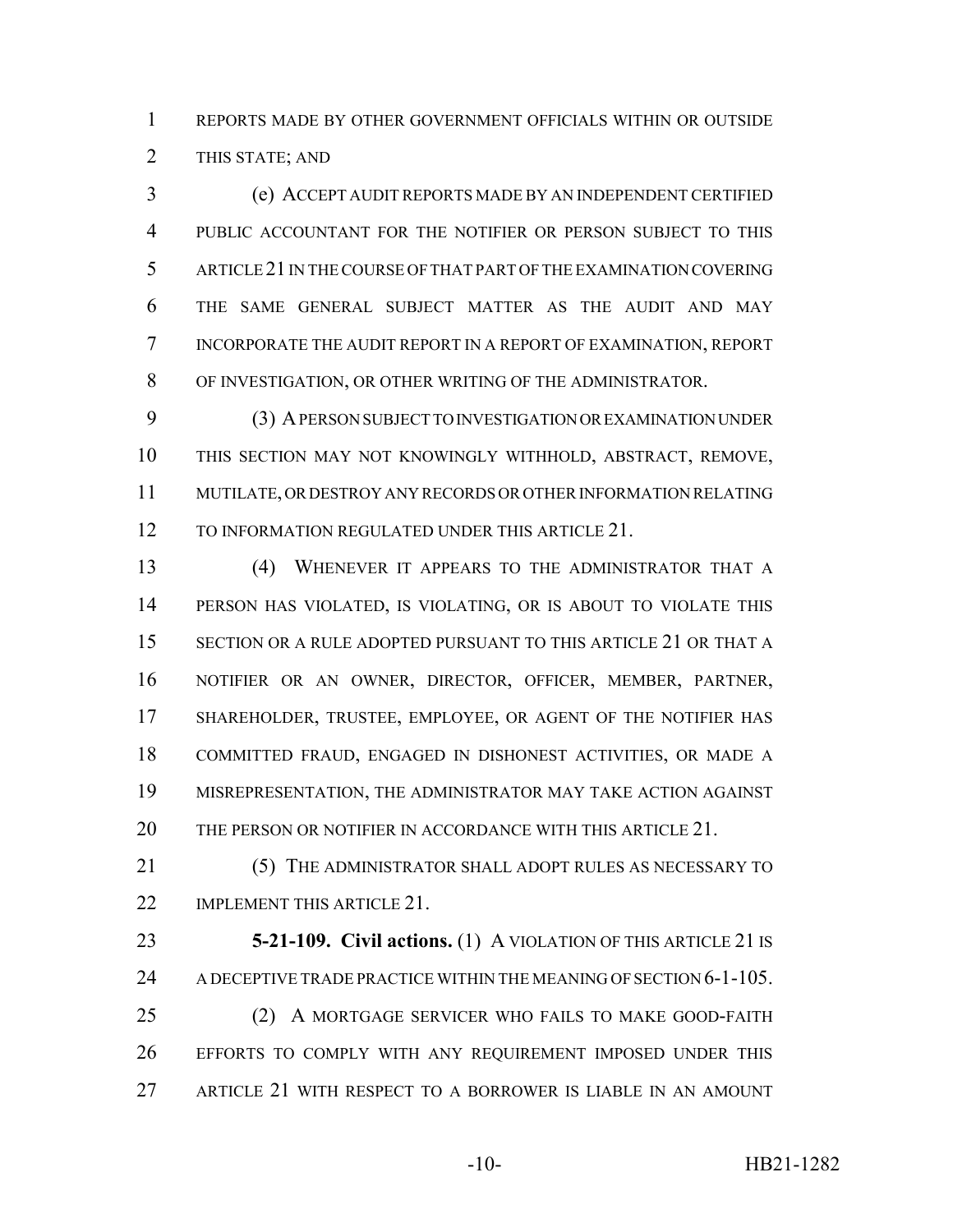EQUAL TO THE SUM OF:

 (a) ACTUAL DAMAGES SUSTAINED BY THE BORROWER AS A RESULT OF THE FAILURE;

 (b) A MONETARY AWARD EQUAL TO THREE TIMES THE TOTAL AMOUNT THE MORTGAGE SERVICER COLLECTED FROM THE BORROWER IN VIOLATION OF THIS ARTICLE 21;

(c) PUNITIVE DAMAGES AS THE COURT MAY ALLOW; AND

8 (d) IN THE CASE OF ANY SUCCESSFUL ACTION BY A BORROWER TO ENFORCE THE LIABILITY SET OUT IN THIS SECTION, THE COSTS OF THE ACTION AND REASONABLE ATTORNEY FEES AS DETERMINED BY THE COURT.

 (3) THE REMEDIES PROVIDED IN THIS SECTION ARE NOT THE EXCLUSIVE REMEDIES AVAILABLE TO A BORROWER.

 **5-21-110. Application of administrative procedures.** EXCEPT AS OTHERWISE PROVIDED IN THIS ARTICLE 21, SECTIONS 24-4-102 TO 24-4-106 APPLY TO AND GOVERN ALL RULES PROMULGATED AND ALL ADMINISTRATIVE ACTION TAKEN BY THE ADMINISTRATOR PURSUANT TO THIS ARTICLE 21; EXCEPT THAT SECTION 24-4-104 (3) DOES NOT APPLY TO ANY SUCH ACTION.

 **5-21-111. Administrative enforcement orders.** (1) AFTER NOTICE AND HEARING, THE ADMINISTRATOR MAY ORDER A MORTGAGE SERVICER OR A PERSON ACTING IN THE MORTGAGE SERVICER'S BEHALF TO CEASE AND DESIST FROM ENGAGING IN VIOLATIONS OF THIS ARTICLE 21 OR 24 ANY RULE OR ORDER LAWFULLY MADE PURSUANT TO THIS ARTICLE 21. THE ORDER ISSUED BY THE ADMINISTRATOR MAY ALSO REQUIRE THE MORTGAGE SERVICER OR PERSON TO MAKE REFUNDS TO INDIVIDUALS OF UNLAWFUL CHARGES UNDER THIS ARTICLE 21 AND A CIVIL PENALTY OF UP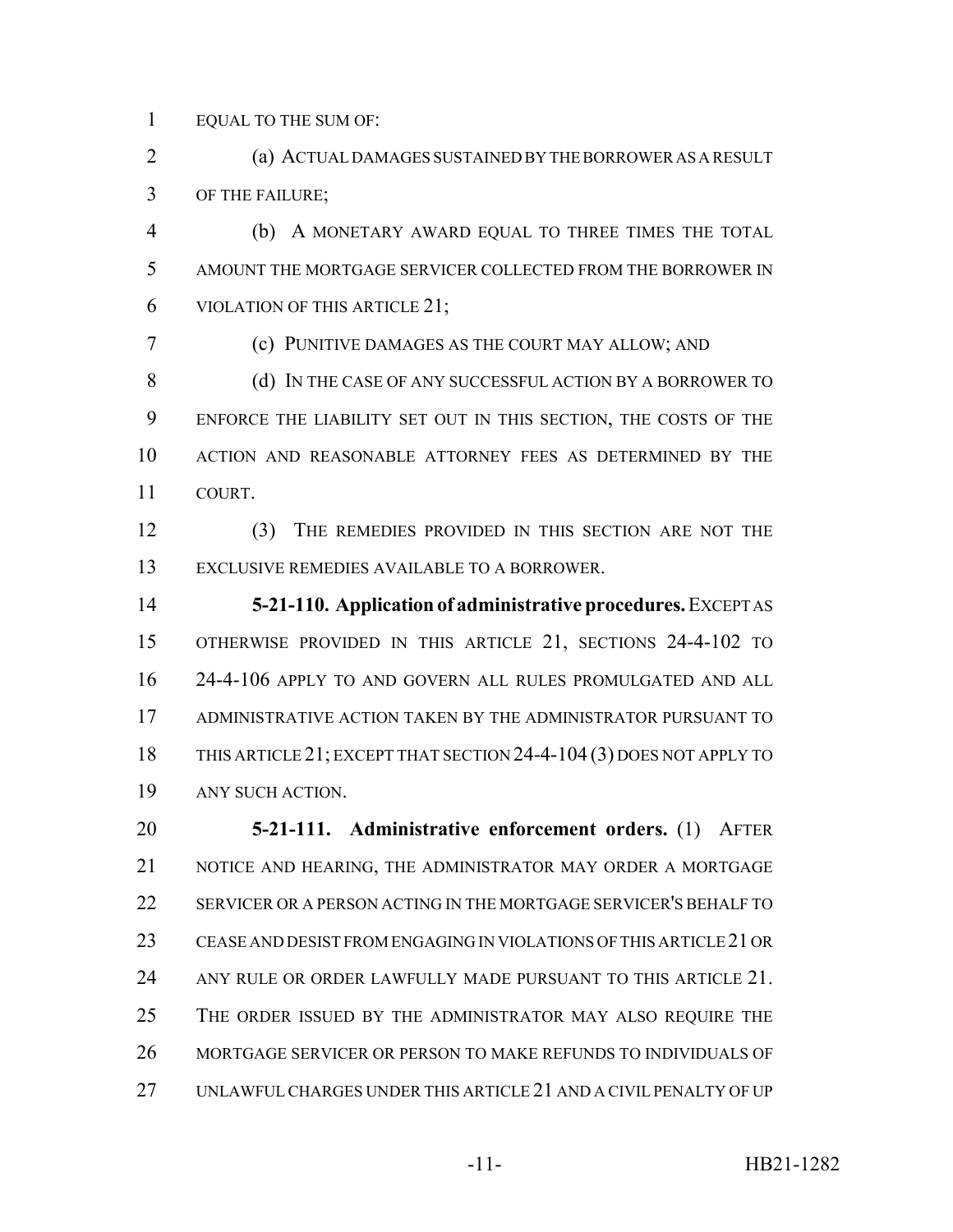TO ONE THOUSAND FIVE HUNDRED DOLLARS PER VIOLATION, ALL OR PART OF WHICH MAY BE SPECIFICALLY DESIGNATED FOR CONSUMER AND CREDITOR EDUCATIONAL PURPOSES.

 (2) A MORTGAGE SERVICER AGGRIEVED BY AN ORDER OF THE ADMINISTRATOR MAY OBTAIN JUDICIAL REVIEW OF THE ORDER IN THE COLORADO COURT OF APPEALS. THE ADMINISTRATOR MAY OBTAIN AN ORDER OF THE COURT FOR ENFORCEMENT OF THE ADMINISTRATOR'S ORDER 8 IN THE DISTRICT COURT UNDER SECTION 24-4-106. ALL PROCEEDINGS UNDER THIS SECTION ARE GOVERNED BY SECTIONS 24-4-105 AND 24-4-106.

 **5-21-112. Assurance of discontinuance.** IF IT IS CLAIMED THAT 12 A PERSON HAS VIOLATED THIS ARTICLE 21, THE ADMINISTRATOR MAY ACCEPT AN ASSURANCE IN WRITING THAT THE PERSON WILL NOT ENGAGE IN THE CONDUCT IN THE FUTURE.THE ASSURANCE MAY ALSO REQUIRE THE PERSON TO MAKE REFUNDS TO INDIVIDUALS OF UNLAWFUL CHARGES UNDER THIS ARTICLE 21, PAY A PENALTY AUTHORIZED IN SECTION 5-21-111, ALL OR PART OF WHICH MAY BE SPECIFICALLY DESIGNATED FOR CONSUMER AND CREDITOR EDUCATIONAL PURPOSES, AND REIMBURSE THE ADMINISTRATOR FOR THE ADMINISTRATOR'S REASONABLE COSTS INCURRED IN INVESTIGATING THE CONDUCT. IF A PERSON GIVING AN ASSURANCE OF DISCONTINUANCE FAILS TO COMPLY WITH ITS TERMS, THE ASSURANCE IS EVIDENCE THAT PRIOR TO THE ASSURANCE, THAT PERSON ENGAGED IN THE CONDUCT DESCRIBED IN THE ASSURANCE.

 **5-21-113. Injunctions.** THE ADMINISTRATOR MAY BRING A CIVIL ACTION TO RESTRAIN A PERSON FROM VIOLATING THIS ARTICLE 21 OR RULES PROMULGATED PURSUANT TO THIS ARTICLE 21 AND FOR OTHER APPROPRIATE RELIEF, INCLUDING SUCH ORDERS OR JUDGMENTS AS MAY BE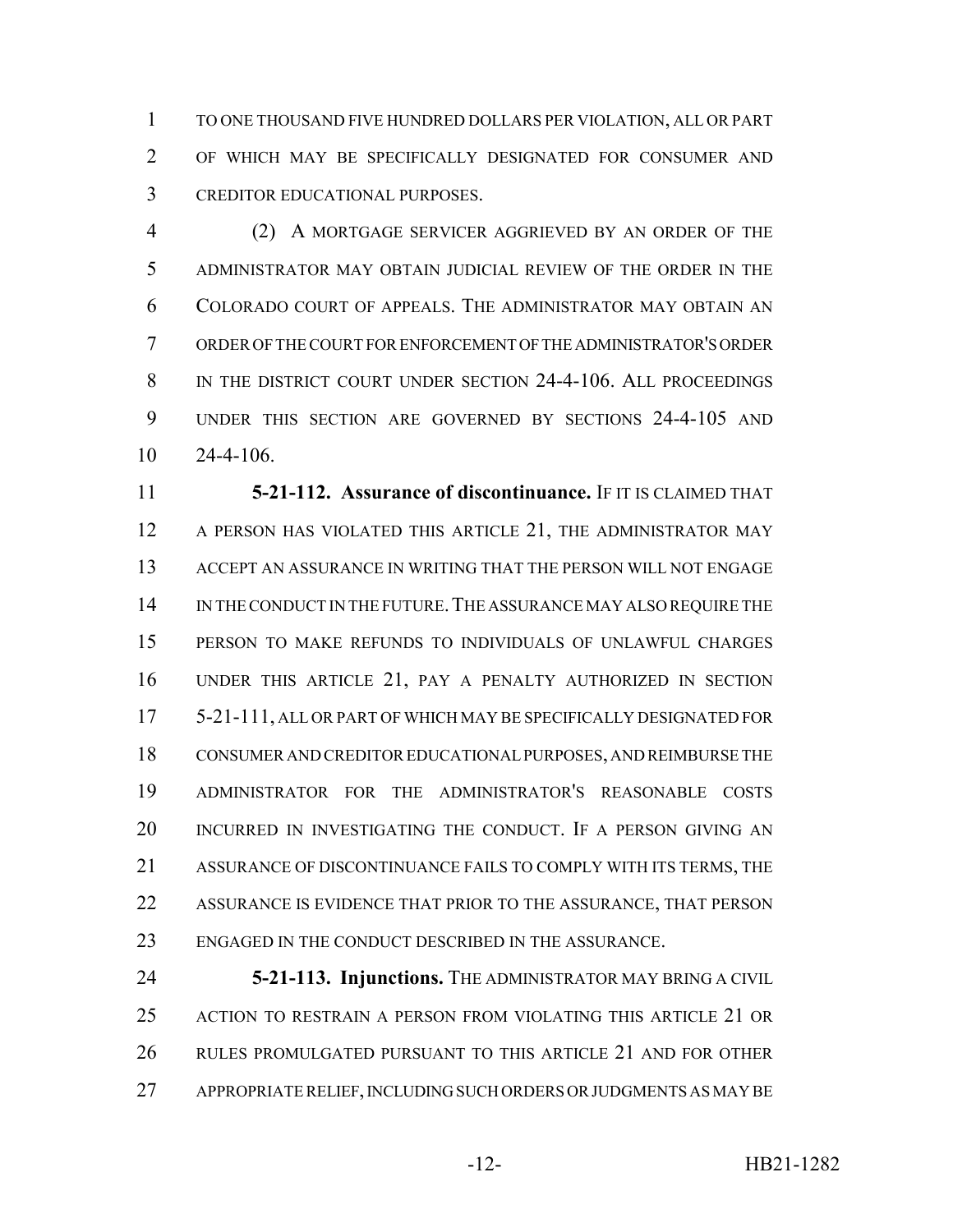NECESSARY TO COMPLETELY COMPENSATE OR RESTORE TO THE INDIVIDUAL'S ORIGINAL POSITION ANY INDIVIDUAL AFFECTED BY THE VIOLATION. THE ADMINISTRATOR MAY ALSO APPLY FOR A TEMPORARY RESTRAINING ORDER OR A PRELIMINARY INJUNCTION AGAINST A RESPONDENT PENDING FINAL DETERMINATION OF PROCEEDINGS.NO BOND OR OTHER SECURITY IS REQUIRED OF THE ADMINISTRATOR BEFORE RELIEF UNDER THIS SECTION MAY BE GRANTED.

**5-21-114. Civil actions by the administrator.** THE ADMINISTRATOR MAY BRING A CIVIL ACTION AGAINST A MORTGAGE SERVICER OR ANY OTHER PERSON FOR ANY VIOLATIONS OF THIS ARTICLE 21. AN ACTION MAY RELATE TO TRANSACTIONS WITH MORE THAN ONE INDIVIDUAL. THE COURT MAY ORDER A MORTGAGE SERVICER TO REFUND TO INDIVIDUALS ANY CHARGES COLLECTED IN VIOLATION OF THIS ARTICLE 21 AND MAY ALSO ASSESS CIVIL PENALTIES AGAINST THE MORTGAGE SERVICER AS SET FORTH IN SECTION 5-21-111. IF THE ADMINISTRATOR PREVAILS IN AN ACTION BROUGHT UNDER THIS SECTION, THE ADMINISTRATOR MAY RECOVER REASONABLE COSTS IN INVESTIGATING 18 AND BRINGING THE ACTION AND MAY RECOVER REASONABLE ATTORNEY FEES.

 **5-21-115. Limitations.** NOTWITHSTANDING ARTICLE 80 OF TITLE 13, ALL ACTIONS BROUGHT UNDER THIS ARTICLE 21 MUST BE COMMENCED WITHIN FOUR YEARS AFTER THE DATE ON WHICH ANY VIOLATION OF THIS ARTICLE 21 OCCURRED OR THE DATE ON WHICH THE LAST IN A SERIES OF THE ACTS OR PRACTICES OCCURRED OR WITHIN FOUR YEARS AFTER THE PLAINTIFF DISCOVERED OR IN THE EXERCISE OF REASONABLE DILIGENCE SHOULD HAVE DISCOVERED THE OCCURRENCE OF A VIOLATION OF THIS ARTICLE 21; EXCEPT THAT THE PERIOD OF LIMITATION PROVIDED IN THIS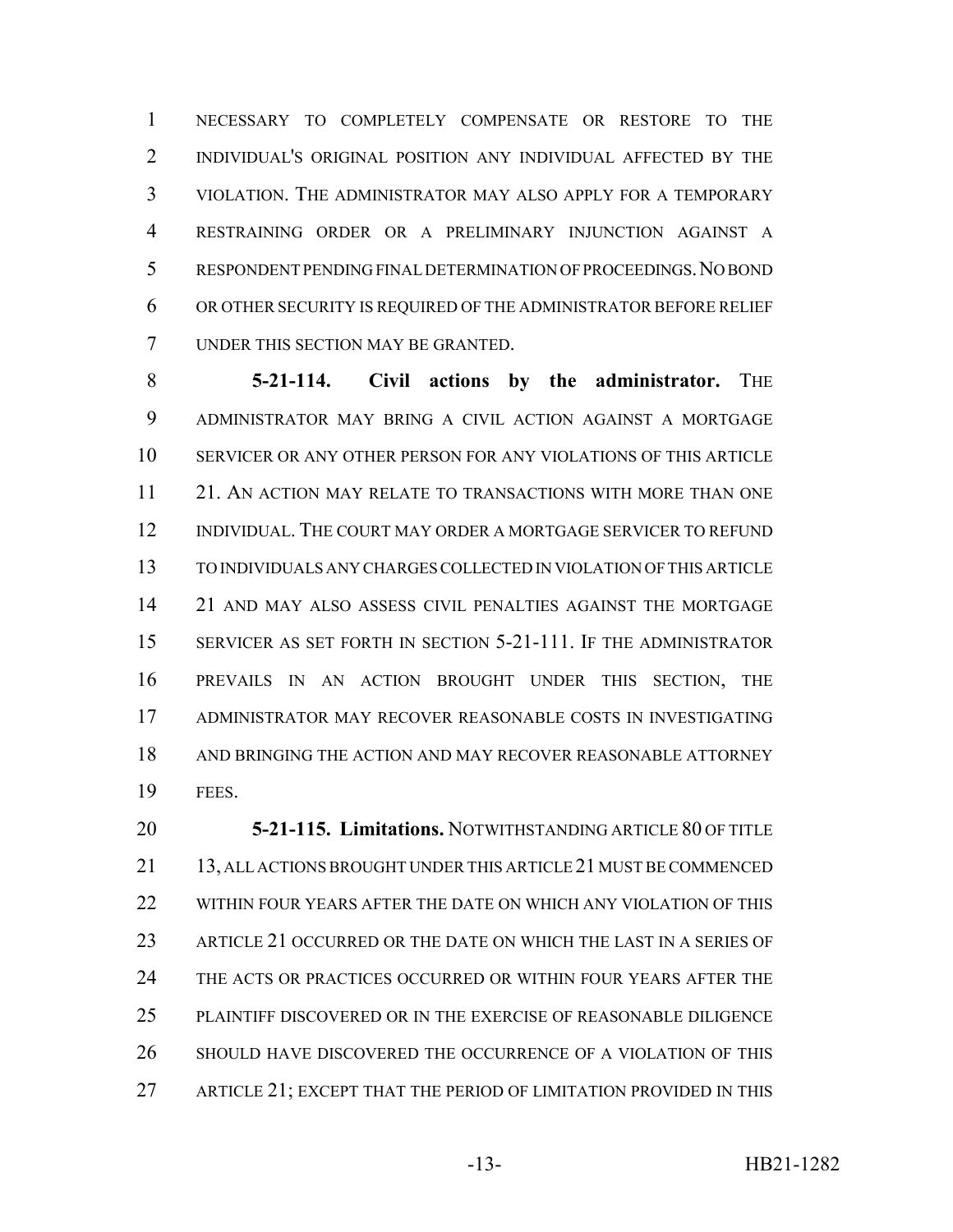SECTION MAY BE EXTENDED FOR A PERIOD OF ONE YEAR IF THE PLAINTIFF PROVES THAT FAILURE TO TIMELY COMMENCE THE ACTION WAS CAUSED BY THE DEFENDANT ENGAGING IN CONDUCT CALCULATED TO INDUCE THE PLAINTIFF TO REFRAIN FROM OR POSTPONE THE COMMENCEMENT OF THE ACTION.

 **5-21-116. Confidential information.** (1) THE ADMINISTRATOR SHALL NOT MAKE PUBLIC THE NAME OR IDENTITY OF A PERSON WHOSE ACTS OR CONDUCT THE ADMINISTRATOR INVESTIGATES OR EXAMINES PURSUANT TO THIS ARTICLE 21 OR THE FACTS DISCLOSED IN THE 10 INVESTIGATION OR EXAMINATION.

 (2) THE ADMINISTRATOR MAY DISCLOSE NOTIFICATION RECORDS PROVIDED TO THE ADMINISTRATOR AND OTHER CONTENTS OF THE RECORDS MAINTAINED PURSUANT TO THIS ARTICLE 21, BUT THE ADMINISTRATOR SHALL NOT MAKE PUBLIC THE CONFIDENTIAL 15 INFORMATION CONTAINED IN THE RECORDS.

 (3) THE RESTRICTIONS ON THE DISCLOSURE OF INFORMATION IN 17 SUBSECTIONS (1) AND (2) OF THIS SECTION DO NOT APPLY TO DISCLOSURES BY THE ADMINISTRATOR IN ACTIONS OR ENFORCEMENT PROCEEDINGS PURSUANT TO THIS ARTICLE 21.

 **5-21-117. Reporting.** (1) THE DEPARTMENT OF LAW SHALL INCLUDE IN ITS ANNUAL PRESENTATIONS HELD PURSUANT TO SECTION 22 2-7-203 UPDATES CONCERNING THE ADMINISTRATION OF THIS ARTICLE 21, INCLUDING:

 (a) COMPLAINTS DATA, ENFORCEMENT ACTIONS, AND OTHER RELEVANT REGULATORY DATA; AND

 (b) THE USE OF FEES COLLECTED BY THE ADMINISTRATOR 27 PURSUANT TO THIS ARTICLE 21.